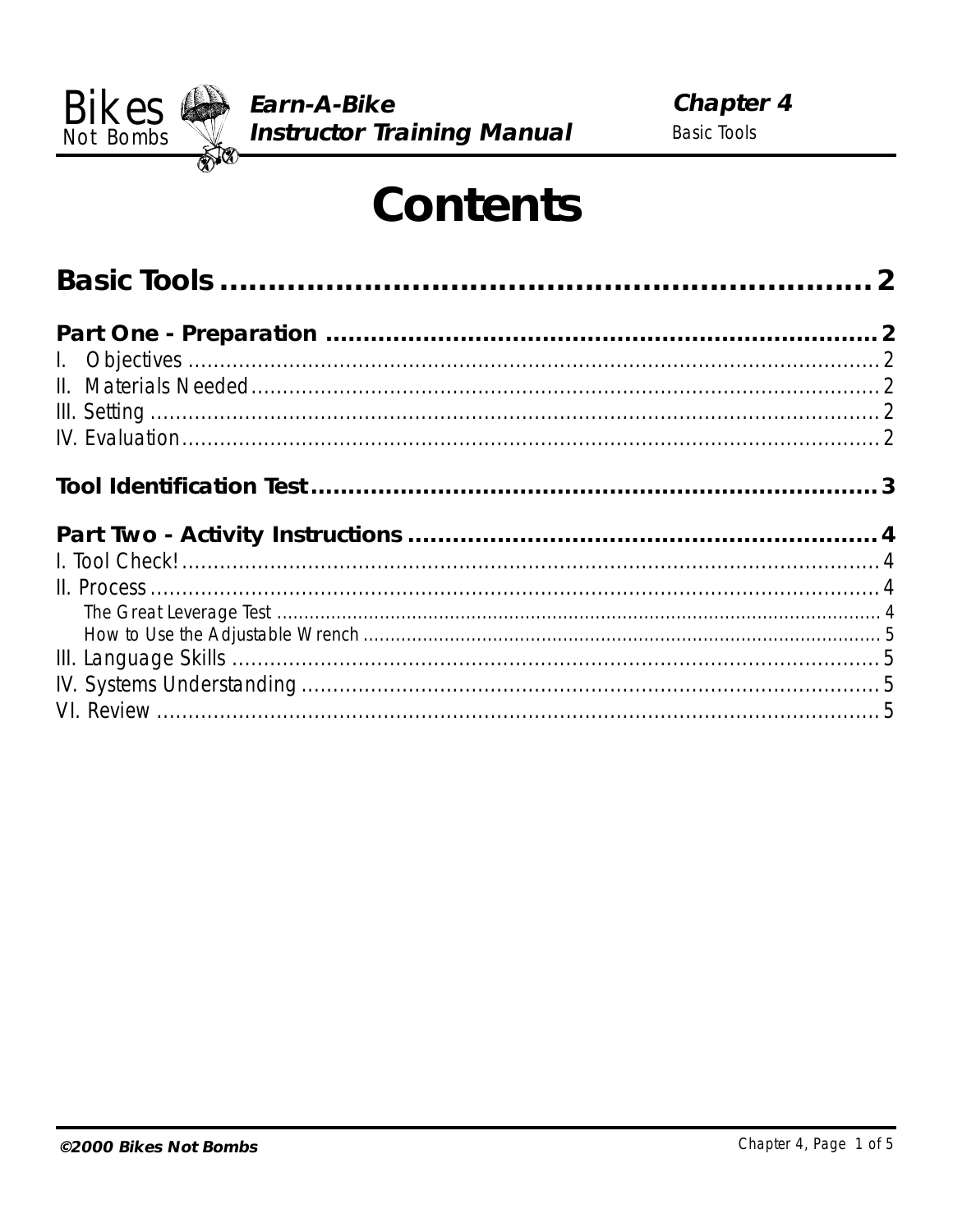<span id="page-1-0"></span>**Earn-A-Bike Instructor Training Manual** Bikes Not Bombs

**Chapter 4** Basic Tools

# **Basic Tools**

# **Part One - Preparation**

# **I. Objectives**

- A. Student can identify basic tools (both name and function) used in bike repair.
- B. Student can use each tool in a proper and effective manner.
- C. Student is aware of which tools are required for which jobs.
- D. Student becomes more familiar with the physics concepts of leverage and torque.
- E. Student knows where all tools are placed when finished with them.

# **II. Materials Needed**

#### **Demonstration Parts**

A 2x4 at least five feet in length Angle iron to work as fulcrum for 2x4 Large adjustable wrench Small adjustable wrench Bicycle Wheel, Not Mounted

**Tools** Adjustable Wrenches Fixed Wrenches "T" and "Y" Wrenches Cone and Brakes Wrenches Hammer Allen Keys Screw Drivers

# **Other Materials**

Chalkboard & Chalk Rags



**Vise grips**

#### **III. Setting** There are two possible settings.

- A. Workshop, with tool benches, bike repair stand and bike storage.
- B. Outdoor, Non-Traffic Practice Area playground, empty parking lot, wide sidewalk, etc.

#### **IV. Evaluation**

- A. Teacher Observation During Work Session Rotate amongst the students you are working with. Observe for general mechanics skills (e.g. body mechanics, tool use), work habits (e.g. keeping part orderly, replacing tools), and ability to visually confirm good contact between tool and part. Observe for problem solving skills: Is student using visual observations? Is student able to pose questions whose answers will help her come up with a solution?
- B. Oral Review at end of work session.

1) **Language:** How many of the basic tools and specialty tools can students identify? Passively? Actively? Can each student identify the proper function of each tool?

- C. Written Evaluation How well can student narrate what she did that day on her time sheet?
- D. Test Tool Identification Test. See the basic test on the next page, with pictures of each of the basic tools and a list of the names on the edge of the paper. The students should be able to draw lines from the name of the tool to the correct picture.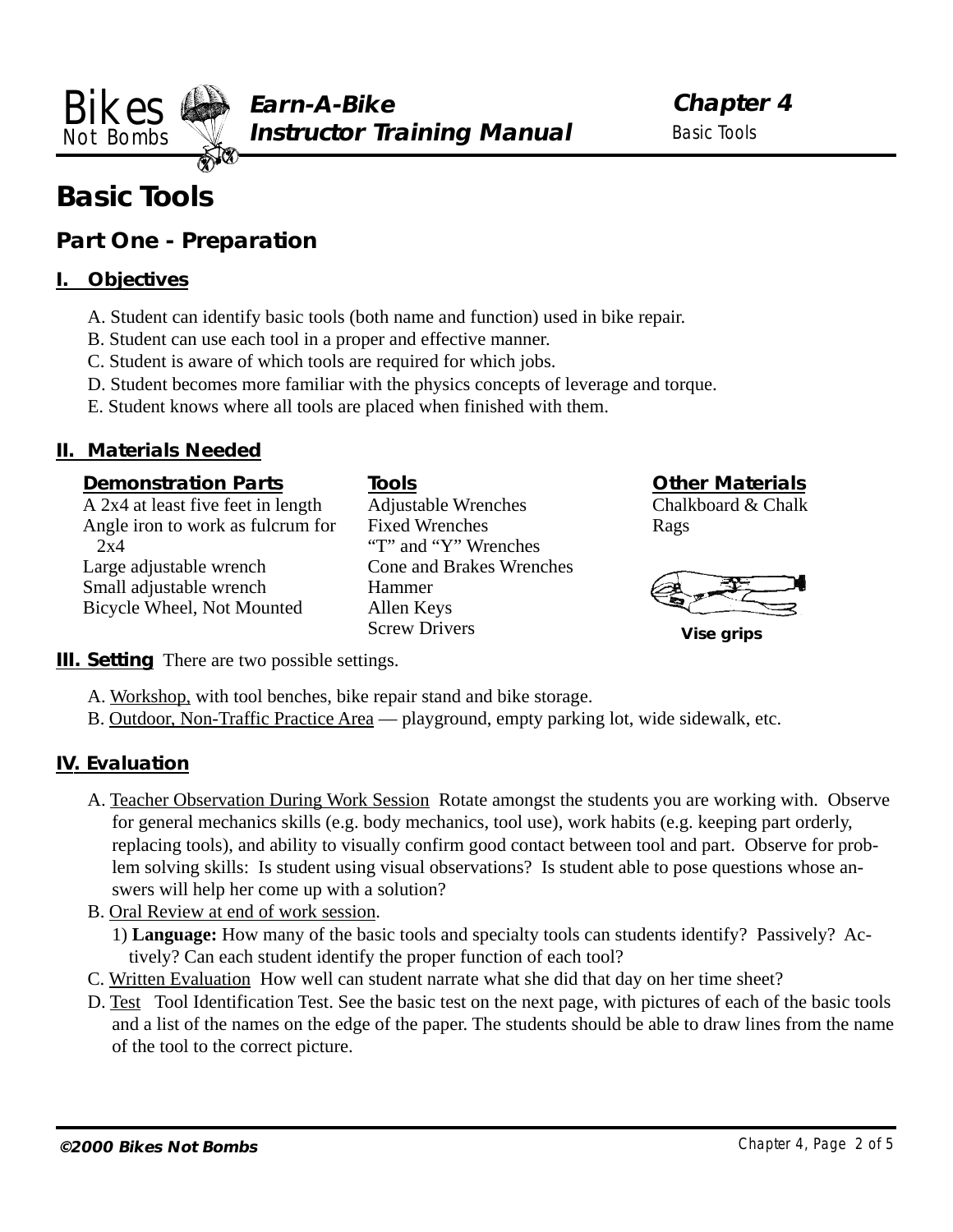<span id="page-2-0"></span>

# **Tool Identification Test**

Connect the tool pictures on the left with their names on the right



**Allen Key**

**Cone Wrench**

**Screwdriver**

**Adjustable Wrench**

**Y-Wrench**

**Hammer**

**Pliers**

**©2000 Bikes Not Bombs** Chapter 4, Page 3 of 5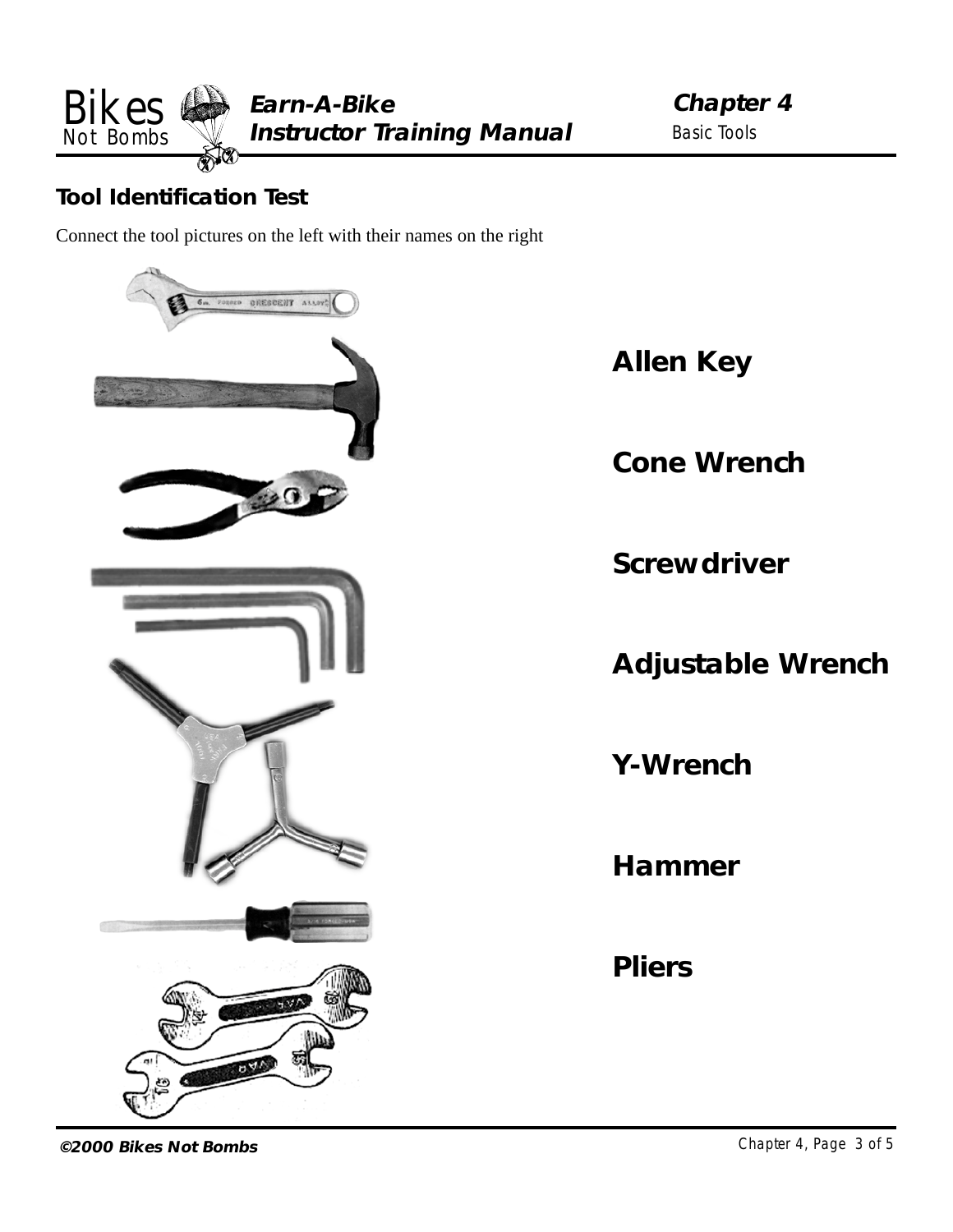<span id="page-3-0"></span>**Earn-A-Bike Instructor Training Manual** Bikes Not Bombs

**Chapter 4** Basic Tools

# **Part Two - Activity Instructions**

**I. Tool Check!** Students  $\&$  instructors enter the tool area and confirm as a group that all the tools are there.

#### **II. Process**

- **A. Goal** To learn to "use the right tool for the right job." What does this mean? Have you ever used the wrong tool for the job? What happened? How does leverage change when your lever gets longer? The right tools for the right job should fulfill these requirements:
	- The surface of the tool fits not too tight and not too loose inside or around the object you are trying to loosen or to tighten. Why is a good fit important?
	- You have enough leverage to complete the job without straining too much. (Sometimes you may have to strain but that can be fun too!!)



**Needlenose Pliers**

# **B.** The Great Leverage Test — This little test is basic but fun for the students because it's really hands on. **1. The Parts of a Lever**

- a) The Lever (the 2x4)
- b) The fulcrum (the piece of angle iron)
- 2. Place the 2x4 over the piece of angle iron to make a small version of a see saw. Be sure to put the angle iron in the middle of the 2x4
- 3. Test the abilities of a Lever. If you can, try to find two students who are very different in size and weight. Have the lighter of the two stand on one end of the 2x4. Then have the heavier student slowly stand on the other end of the 2x4 and watch as the smaller of the two is lifted into the air. This is what everybody expects but is still fun to watch and take part in. Now its time to figure out how to make it so that the lighter of the two students can use his or her own weight to lift the heavier student into the air. Make sure that you allow that all the students come up with the answer. First try to figure out how to balance the two students. Draw a line where this point on the lever is. Then figure out the point at which it becomes easy for the lighter of the two the lift the other into the air. Now relate this back to using certain tools that have a longer handle verses a shorter handle. Is it going to be easier to turn a bolt with a wrench that has a long handle or a short one? Why?



**Channel-Locks w/ Parallel Jaws**